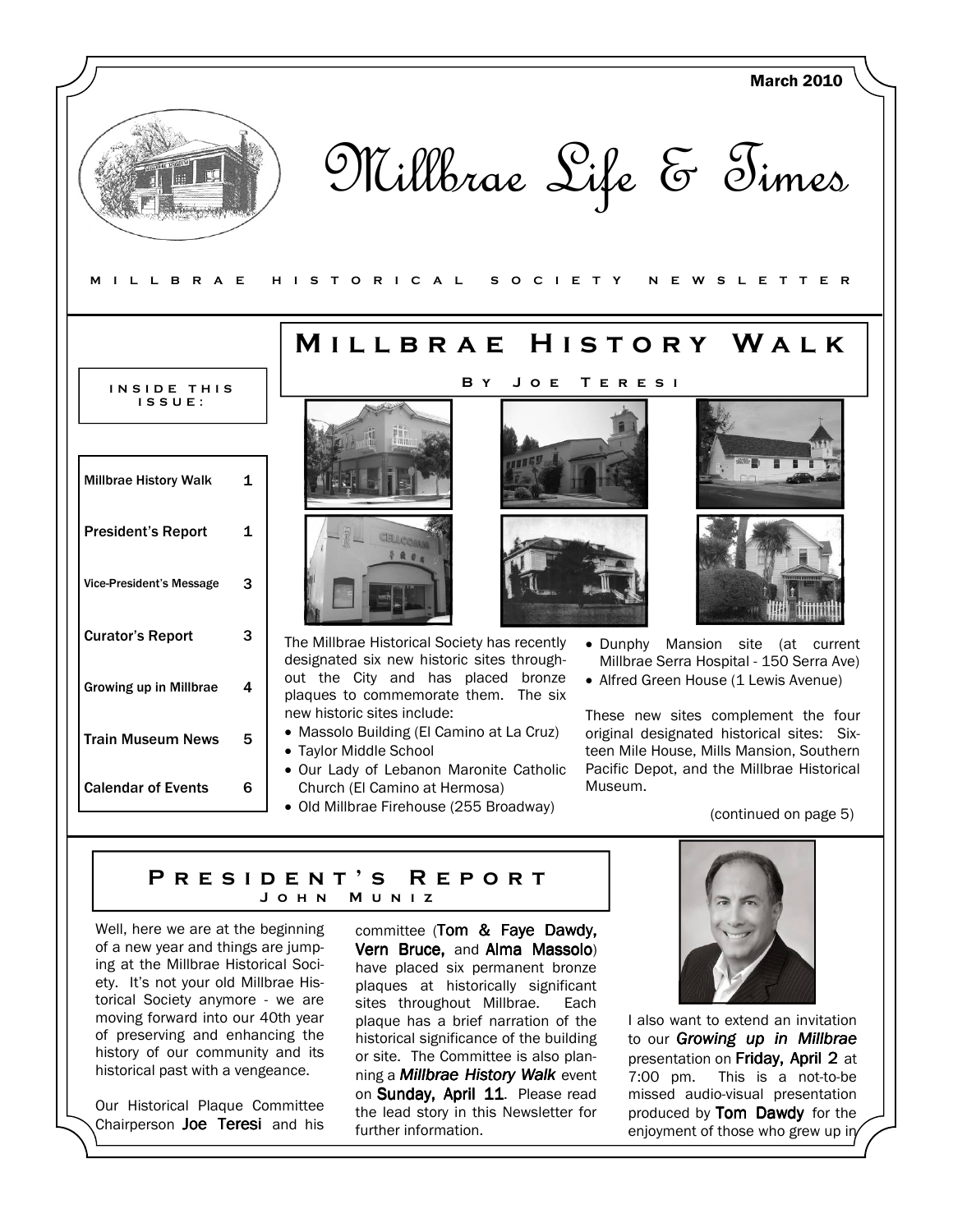MILLBRAE LIFE & TIMES

PAGE<sub>2</sub>

### P R E S I D E N T 'S R E P O R T ( CONTINUED FROM PAGE 1)

Millbrae and those who arrived later in life. Tom has spent countless hours on the research and development of this project. Growing up in Millbrae presents a wonderful insight to life as it was when Millbrae still had that small town feeling. Bring your children and grandchildren, friends and neighbors and enjoy an evening of how it was in the "olden days of Millbrae". Thank you **Tom**  $\&$  **Faye** Dawdy for your time and hard work in developing and producing Growing up in Millbrae!

As the old saying goes, time flies when you're having fun. It is again time for the installation of our new Millbrae Historical Society Officers and Board of Trustees. This year the event will be held at the Millbrae Library, on **Sunday,** March 21, starting at 1:00 pm. We will have a guest speaker, refreshments and lots of fun, so please come on down and join us. Congratulations to our new officers and trustees! I want to extend a personal thank you to Lois Way, who has served the Millbrae Historical Society as Secretary for the past twelve years. Lois will use her valuable years of experience in other areas of our Museum.

Last year, the Millbrae Historical Society took a field trip to the Sharpsteen Historical Museum in Calistoga. We had so much fun that we have decided to plan an annual Millbrae Historical Society field trip. This year we plan on taking the Capitol Corridor train from Emeryville to Sacramento to pay a visit to Old Town Sacramento and the California State Railroad Museum. More information about the trip will follow later this spring.

How long has it been since you visited the Millbrae Train Museum? Our curator **Vern Bruce** and his crew have spruced it up quite a bit. It now has an ADA-compliant bathroom and a new exterior paint job. Our Civic Center Pullman car is the centerpiece of our railroad museum, so check it out. We hope to add more exhibits to the Millbrae Train Museum in the coming months.

In 2010, the Boy Scouts of America are celebrating their centennial; one hundred years of scouting. The Millbrae Historical Society is honored to have been chosen to host a display of vintage Boy Scout memorabilia from March through June of this year. As each Scout visits the museum, their centennial record book will be stamped by our docents, which will indicate that the Scout has visited and viewed the scouting display. The Hiller Aviation Museum and San Mateo County Historical Museum are other venues which are hosting Boy Scout memorabilia. Congratulations to the Boy Scouts of America for one hundred years of service to our county!

The **Alma Massolo Room** has been completed! In the

basement of our Millbrae Museum, we have built a secure room to house and store our historical documents, maps and ledgers. The ribbon-cutting was held at our January 27 Board meeting, with our beloved curator and historian Alma Massolo cutting the ribbon. Thank you **Jack Gardner**, our architect and project foreman; Hank Helmers, our design engineer and man about town; and yes, yours truly John Muniz, who doesn't know which end of a hammer to use.

If you missed our December 9th Millbrae Historical Society annual Christmas Party, you missed a hum dinger. The museum looked like a winter wonderland, decorated to the hilt with holiday lights and Christmas décor. The place was packed with members and guests. Thank you to all our members who made the Christmas party a great success.

Another first for the Millbrae Historical Society is our Junior Docent Scholarship Awards, which were presented at our Christmas Party. This is the first year of the program, which will encourage our youth to take an interest in the history of Millbrae. Junior Docent Scholarships are awarded to junior docents who have demonstrated dedication and loyalty over a period of time by donating their time at the Millbrae Historical Museum or Millbrae Train Museum. Our 2009-2010 Junior Docent Scholarship winners were **Angela Zink**, a long- time junior docent at the Millbrae Historical Museum, and Richard Kennedy, a junior docent at the Millbrae Train Museum. Congratulations to our winners, who each received a \$500 scholarship to apply towards their educational pursuits.

Our community is blessed with two outstanding, unique historical venues that present the opportunity for our members, neighbors and friends to relive our colorful past and gain a wealth of information that is unique to our community - the Millbrae Historical Museum and the Millbrae Train Museum. Please take the opportunity to visit our two museums and continue to support the Millbrae Historical Society in preserving our past.

I want to take this opportunity to thank all our members who support this great organization. Thank you especially to our members who have stepped forward with projects that will bring recognition and rekindle public interest in the Millbrae Historical Society. This is our community, and we all must do what we can to continue to preserve and develop the cultural richness our community has to offer.

Best wishes from your Millbrae Historical Society President , John Muniz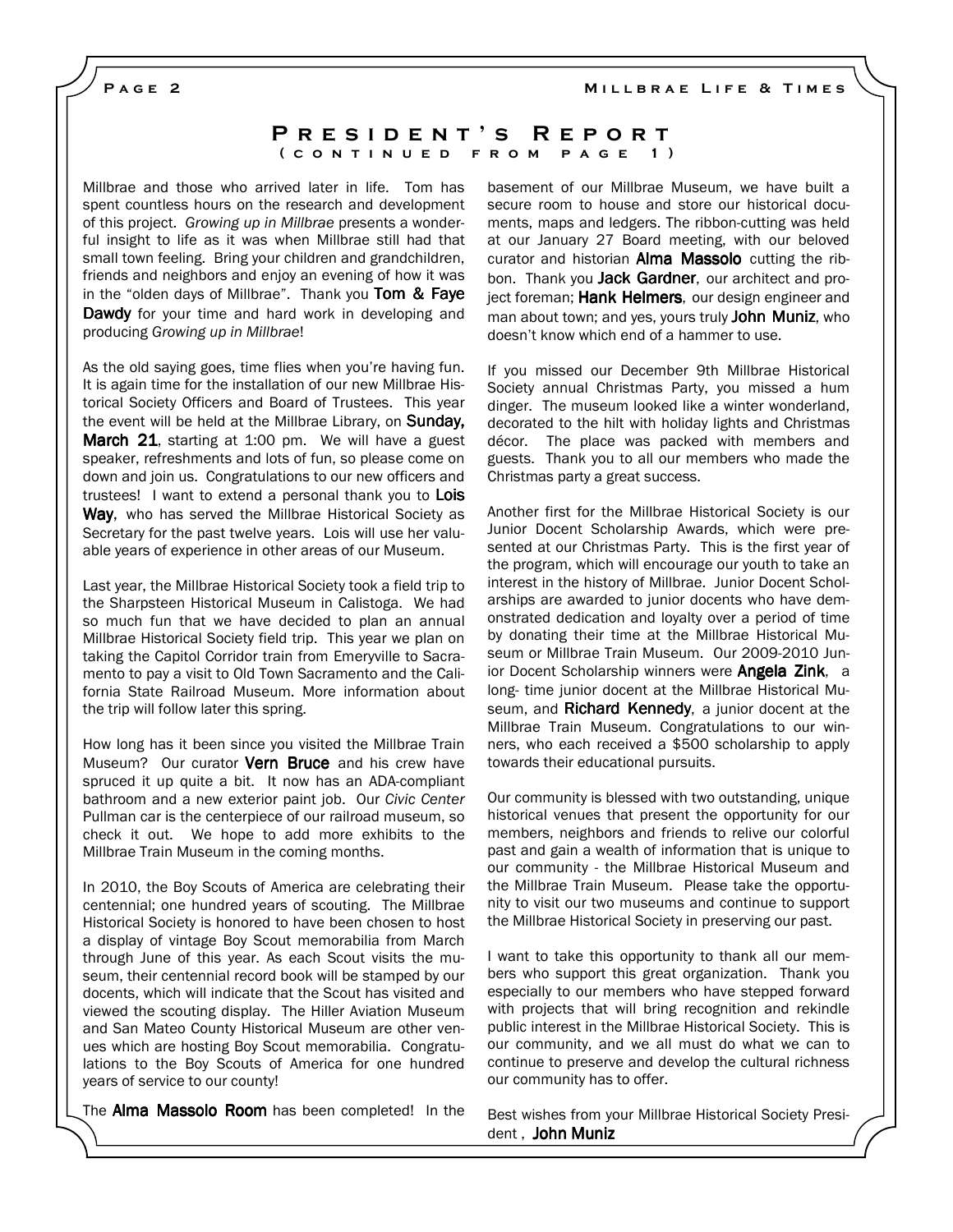M I L L B R A E L I F E & T I M E S A G E 3

# VICE - PRESIDENT'S **MESSAGE** PAUL LARSON

Greetings Officers and Members of the Millbrae Historical Society!

SPRING IS IN THE AIR! Well, maybe not quite yet. As of this writing the sun is out in a cloudless sky, but rain has been falling with surprising regularity in the past weeks. I like the rain as long as I don't need to venture too far outside in it. I hope you are all enjoying your day today, whatever the weather.

Recently I have received several calls at the Chapel of the Highlands by those doing genealogical research. I have been able to find the needed historical information in our records which they were unable to find elsewhere. These genealogical inquiries have become more frequent in recent years. Family members have come to rely on the information we keep as a permanent record at the Chapel about their relatives who have passed away. We have files on every family we have served since we first opened in 1952, and in many cases we are the only resource a family has to turn to when looking up vital dates, parents names, birthplaces, etc. It makes me feel good to know that we have the ability to help people follow through with finding the missing puzzle pieces in their lives.



I hope this Newsletter finds each of you with vigorous health, a rosy outlook and lots of pluck. Please remember to join us for the MHS Installation on Sunday, March 21. Have a spectacular spring, summer, fall and winter!

- Paul Larson

# C U R A T O R ' S R E P O R T A L M A M A S S O L O



After many months of hard labor, the new room in the basement of the Museum, built by Jack Gardner, John Muniz, and Hank Helmers, is finished. We now have a secure area for protecting and storing historical artifacts and our archive files. On January 27, the room was officially opened and dedicated in my honor as the Alma Massolo Room. I am deeply honored, and I extend my profound thanks to all the members of the Executive Board of the Millbrae Historical Society for this honor. The three men responsible for the construction of this room did a very professional job. Many details were employed such as crown moldings, floor baseboards, and a fine paint job. The extra wall space will come in very handy for hanging large maps and exhibits that won't fit into the main Museum.

President John Muniz's column includes a comprehensive report on the 100th anniversary of the Boy Scouts of America. Please visit the special Boy Scout history exhibit that has been installed in the Heritage Room of the Museum. 25 Boy Scouts and parents viewed and enjoyed the exhibit when it opened on February 6th. The display is scheduled to be removed on June 30th.

Another addition to the Museum is a collage of images from the George Priola home at 267 Hillcrest Blvd. The house was build by developer Niels Schultz in the Millbrae Highlands during the late 1920's. It was



used as a model home, with a formal garden on an adjoining lot. The Priola family purchased the home in December 1942 and sold it in August 1956. The new exhibit is hanging on the wall to the left of the Ohlone Indian display in the Museum.

A big thank you to Vice-President **Paul Larson** for the very old and unique books he recently donated. They will be placed in the display case in the kitchen area.

-- Alma Massolo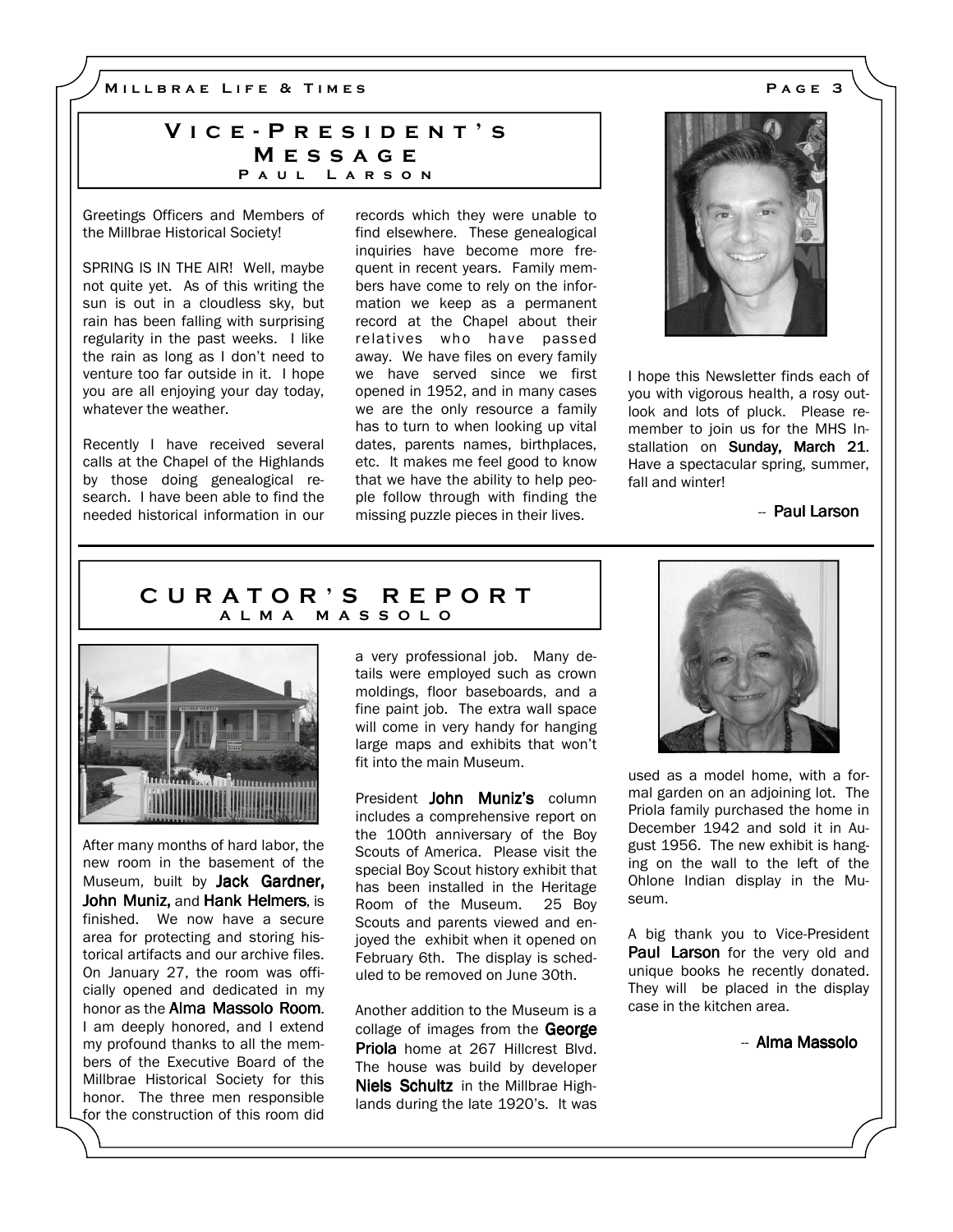

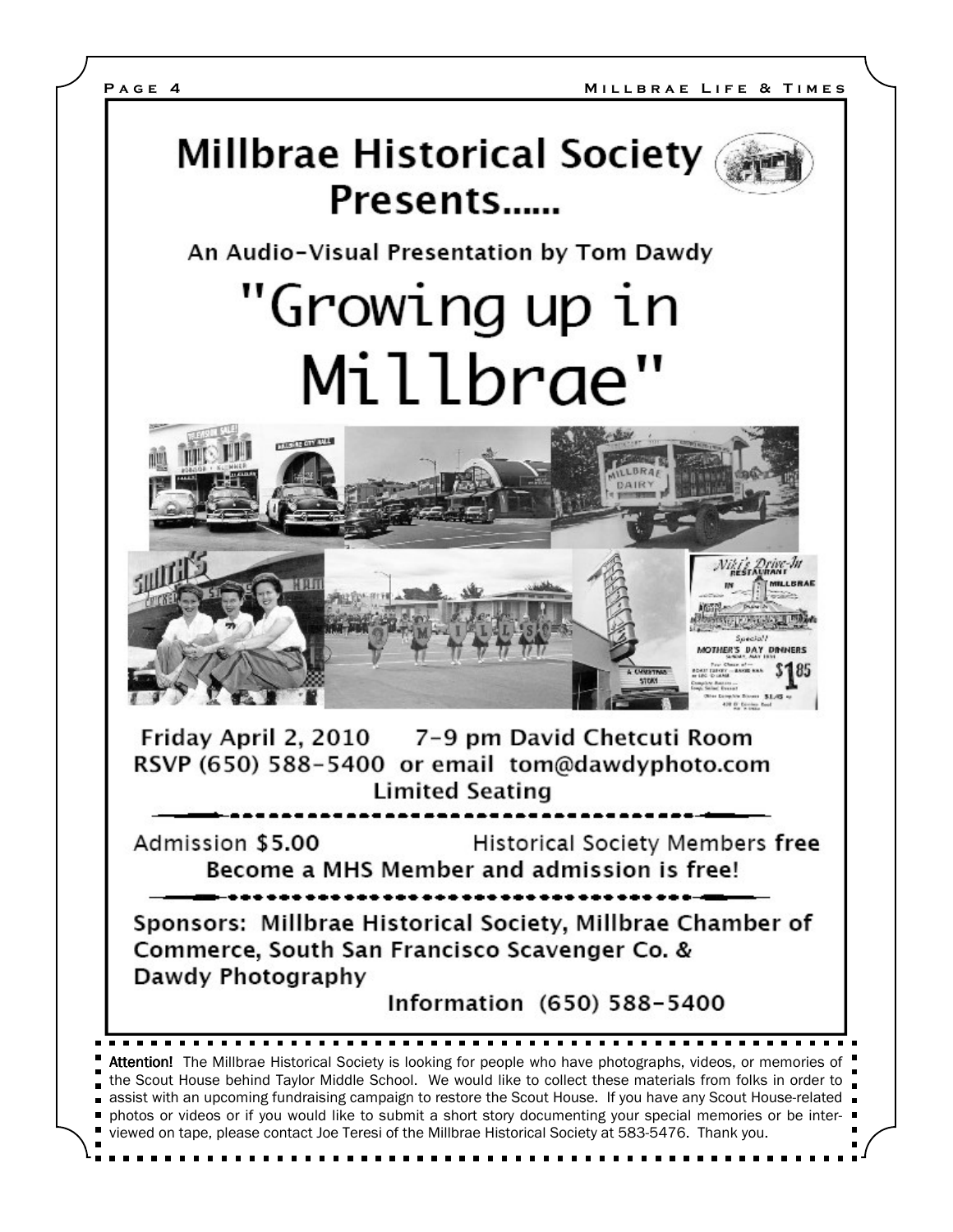### T r a i n M u s e u m N e w s E L I Z A B E T H F U R B E R , E D I T O R V e r n b r u c e , r e p o r t e r

The last several months have been quite eventful for the Millbrae Train Museum. In September, we saw a significant repair of our roof. Then, in November, Caltrain completely repainted the outside of the building. We now have a fully-restored exterior of our museum. In addition, Dave Hannigan and Jay King have repainted the freight scale and the locomotive mock-up that are located outside the rear of the museum.

Junior docent Richard Kennedv has cleaned up and reorganized the items-for-sale and our Museum's HO scale display. We also congratulate Richard on receiving the Junior Docent Scholarship Award at our annual Christmas Party. He achieved this award/scholarship in recognition of over three years of volunteer work at the train museum.

We thank Liz Furber, Bob Gorran. Richard Kennedy, Gino and Gerry



Micheli, and the **Bruce family** for their time spent as long-time train museum docents. We also thank Pat Altieri of San Bruno for the recent donation of railroad handtowels that were used on various railroad cars.

# MILLBRAE HISTORY WALK ( C O N T I N U E D F R O M P A G E 1 )

Each of the historic landmarks is designated with a permanent bronze plaque that identifies the site and provides a brief description of the site's history and significance.

In celebration of these historic sites, the Historical Society has created the Millbrae History Walk. The Millbrae History Walk is a self-guided walking path connecting the ten designated historical sites and other points of interest throughout Millbrae, consisting of a three-mile main loop trail and two alternate loop trails. The Millbrae History Walk brochure, which will be available soon at the Millbrae Historical Museum, Millbrae Train Museum, Millbrae Library, Millbrae Recreation Center, and other key locations, includes a map of the route, photos, and narrative descriptions of the historical sites. The route will be identified with stainless steel markers embedded in the sidewalk to guide walkers along the way.

Help kickoff the Millbrae History Walk by joining your fellow Historical Society members, neighbors, and Millbrae dignitaries at the Inaugural Millbrae History Walk on Sunday, April 11, starting at 1:00 pm. The walk will begin at the Millbrae Historical Museum, located at 420 Poplar Avenue. The group will walk the three-mile main loop, stopping at each of the six new historic sites to unveil the newlyinstalled bronze plaques. Shuttle transportation will be available for those who would like to participate but are unable to walk the distance. Also tune in to MCTV (cable channel 27) over the next few weeks for Millbrae History Minutes, short vignettes describing Millbrae's historic sites.

Please help publicize Millbrae's history and the Historic Society by participating in the Inaugural Millbrae History Walk and inviting your friends and neighbors to join you on this fun and healthy community activity.

# Inaugural Millbrae History Walk

# Sunday, April 11 at 1:00 pm

Millbrae Museum, 420 Poplar Avenue

Join your neighbors for a 3-mile guided walk to dedicate Millbrae's six new historical landmarks.

Shuttle available for those unable to walk.

Call (650) 583-5476 for further information.